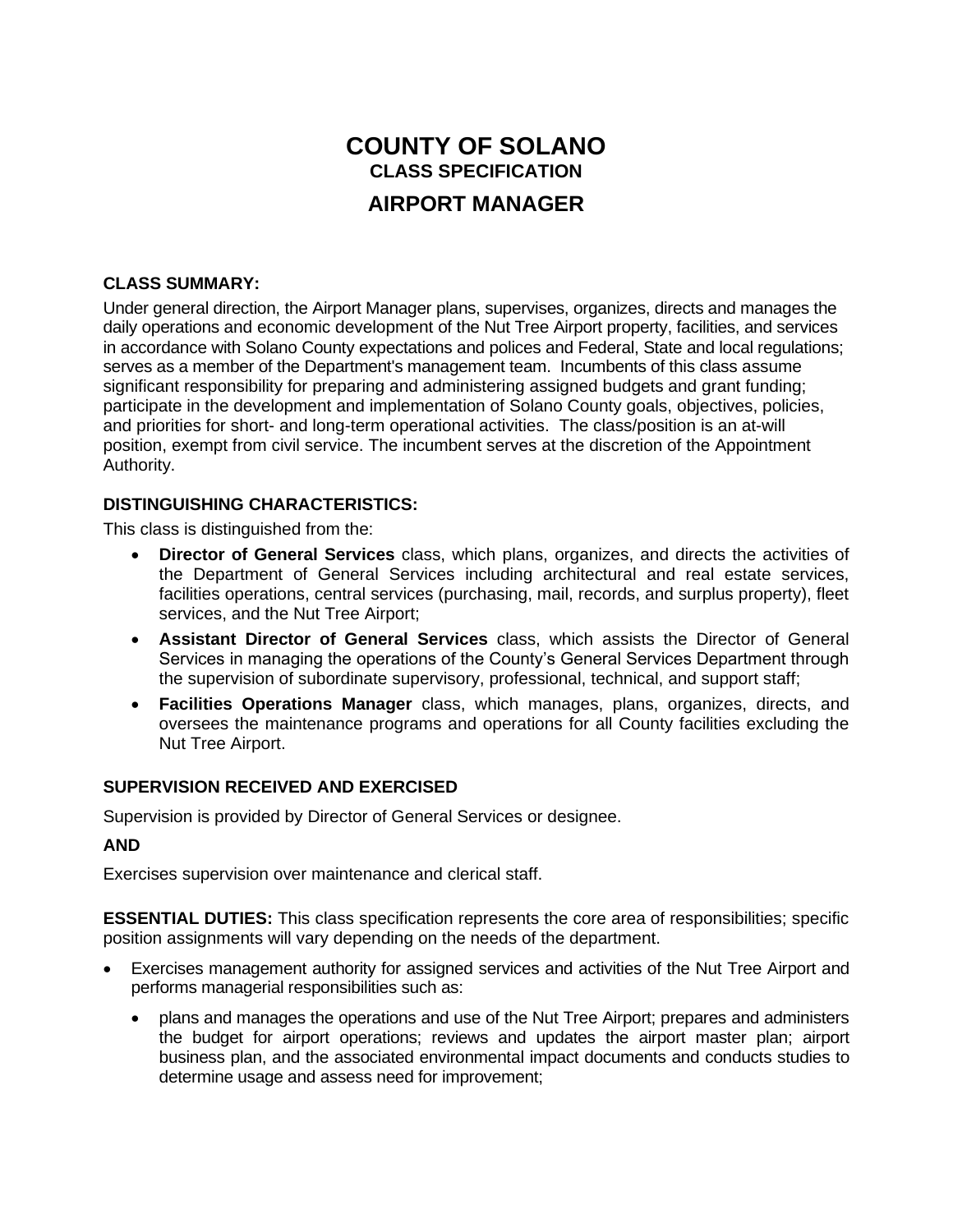- manages and implements various operating budgets and grant funding opportunities; develops and submits operating budgets for approval; implements budgetary guidelines to control expenditures and monitors costs; prepares and maintains the Airport Capital Improvement Program (ACIP), researches potential grant funding opportunities; prepares various grant applications; enforces Federal and State airport compliance requirements for grant funding; administers Federal and State grants and State loans;
- establishes, interprets and enforces rules governing airport facilities, use and service, including Federal Aviation Administration Regulations, Transportation Security Administration and Federal, State and local statutes; coordinates and supervises the enforcement of air traffic; safety and security rules and regulations; maintain compliance with aviation approach/departure requirements, and airspace protection regulations; conducts inspections of the airport equipment, grounds and facilities; oversees necessary repairs and maintenance of the airport;
- enforces and implements aviation accident procedures; ensures the protection of aviation accident scene; coordinates emergency scene management with Federal Aviation Administration, local law enforcement, and the National Transportation Safety Board; participates on a 24 hour/7 day a week basis with the County Sheriff's department and local law enforcement to coordinate accidents, hazardous material spills or other emergency activities at the airport;
- conducts negotiations and administers contracts, leases, agreements, permits and other transactions, development interests, commercial aeronautical with fixed-based operators, commercial non-aeronautical operators, public and private agencies, organizations, and individual parties; manages the collection of rental, lease and other service fees, and annually updates fees and rental rates;
- performs related administrative tasks; manages State storm water monitoring and sampling and prepares annual Storm Water Monitoring reports; participates in marketing and promoting the airport facility for economic development and supports and implements the delivery of high quality customer services; supports revenue growth through airport development and public and private improvements; interacts with other airports, aviation organizations, state legislative bodies and airport management groups;
- issues Notice to Airmen (NOTAMs) to report unusual conditions at the airport as needed.
- approves non-routine expenditures for workplace improvements, training, computer software and hardware, etc.;
- prepares unit's budget;
- monitors goals and objectives of the unit and taking corrective actions as appropriate;
- recommends and implements new policies and procedures to eliminate or reduce barriers to efficient or effective production and/or to improve customer service; and
- coordinates and monitors the work of consultants and contractors by reviewing the performance and quality of work to ensure compliance with the applicable contract and reviews and approves claims for payments to ensure conformance with contract provisions and to prevent cost overruns.
- Performs supervisory duties to direct reports such as:
	- conducts interviews and makes recommendations regarding personnel transactions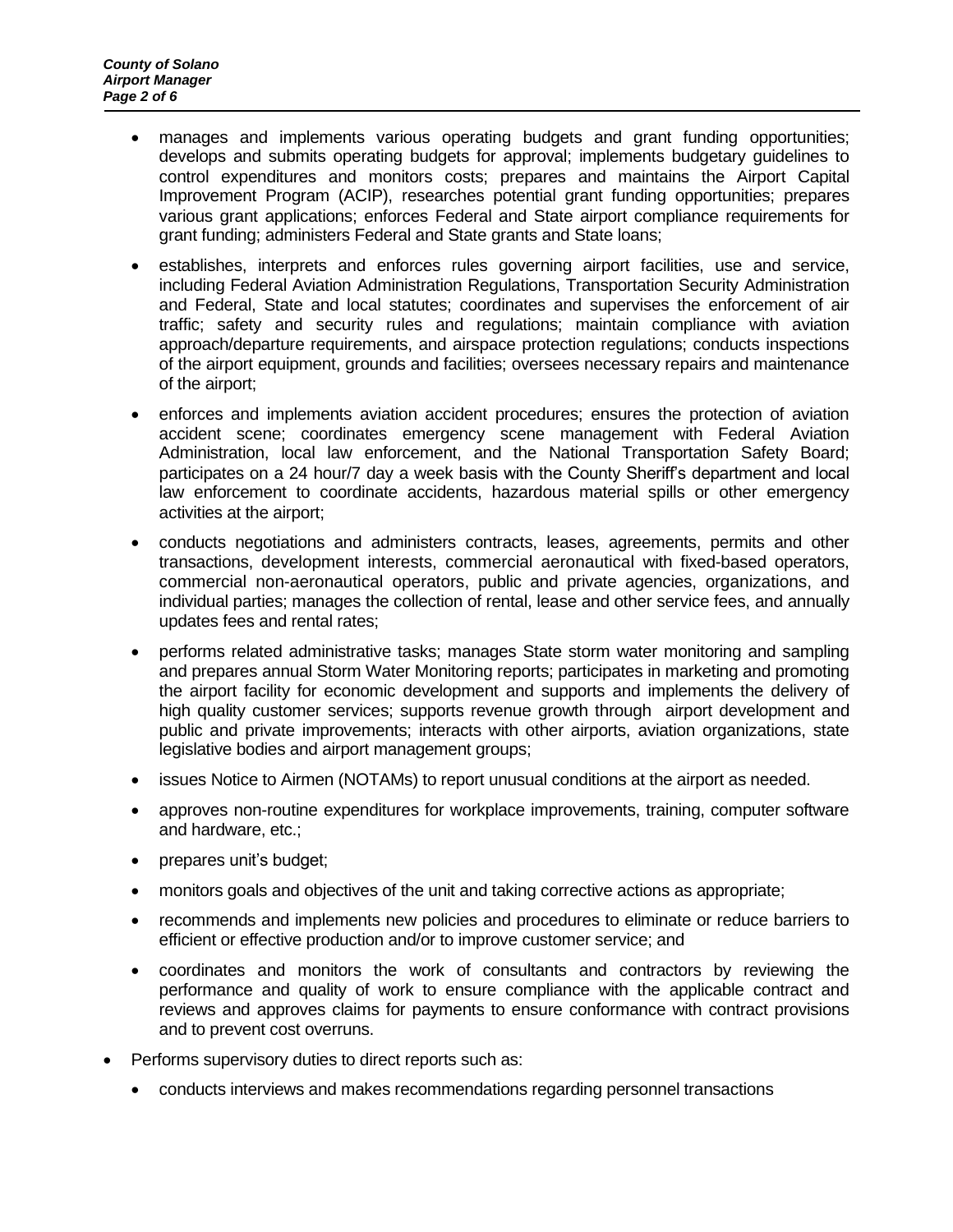- establishes standards for acceptable work products and evaluating performance;
- reviews, approves and implements disciplinary actions and terminations;
- assigns work and plans and schedules staff's work activities and deadlines;
- reviews work and recognizes employees' work efforts and accomplishments;
- provides career development, mentors, and recommends training
- ensures that employees are properly trained;
- reviews and approves timesheets and requests for leave; and
- supports and ensures compliance with County and Department policies and procedures including those related to equal opportunity and to safety.
- Represents the Department in community outreach efforts by:
	- conducting public information programs designed to promote the development and use of the airport facility, represents the County at meetings related to the airport; coordinates with public State and Federal agencies and maintains cooperation with other County Divisions and Departments and various airport users and customers; effectively participates in community relation activities in dealing with elected officials, County appointed committee members, and members of the public, at all levels;
	- developing and maintaining collaborative partnerships with community leaders, local, regional, and statewide organizations, non-profit agencies, local businesses, and other County departments to develop, implement, and/or promote a variety of programs and projects consistent with the Department's goals and services;
	- representing the Department in a variety of community outreach activities and public awareness programs;
	- speaking with groups and individuals regarding departmental activities and services; and
	- participating as an active and contributing member of designated community organizations, committees/project teams, and special interest work groups as a representative of the Department.
- Performs other duties of a similar nature or level as assigned.

## **EDUCATION AND EXPERIENCE:**

**Education:** Bachelor's degree from an accredited college or university is required in Aviation/Airport Management; Business Administration; Public Administration; Planning and/or Economic Development; Facility and Property Development; Business Management; Aviation; or other related field such as Aviation Science.

Substitution: Civil airport management experience may be substituted for the required four-year degree on a two-to-one basis where two years of full-time public-use airport experience equals one year of the required education up to eight years of experience. This substitution experience must be consistent with Accredited Airport Executive (AAE) certification requirement, which allows for candidates without a 4-year degree or degrees in non-aviation fields but having the experience to apply.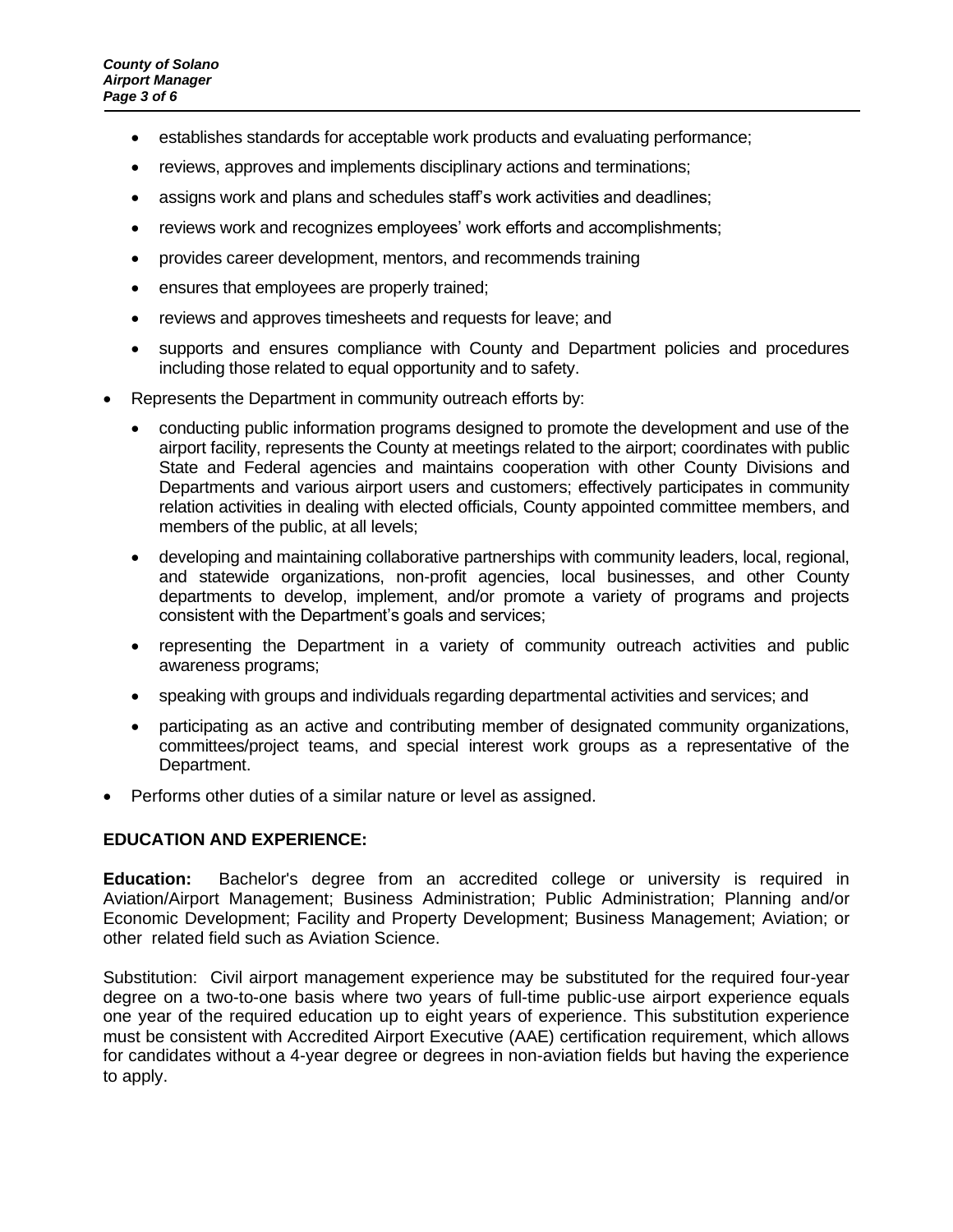#### **Experience:**

Three years of full-time management and administration experience in public-use or military in airport operations, which includes two years of supervisory experience in budget and grant funding, property management, administration, facility operation, maintenance, and/or security preferably in an airport.

## **LICENSING, CERTIFICATION AND REGISTRATION REQUIREMENTS:**

- Possession of a valid Class C California driver's license is required by the time of appointment.
- Possession of the Accredited Airport Executive (AAE) certification through the American Association of Airport Executives (AAAE) within two years of appointment.

**Note:** All licenses, certificates and registrations must be kept current while employed in this class.

## **REQUIRED KNOWLEDGE, SKILLS AND ABILITIES:**

#### **Knowledge of:**

- Principles and practices of supervision, leadership, motivation, team building, organization, training, and conflict resolution.
- Land use and facility planning and economic development utilization of airport properties and facilities and the delivery of customer services.
- Knowledge of environmental regulations regarding airport planning, development, and operations.
- Knowledge of airport and aircraft emergency preparedness procedures.
- Knowledge of airport aviation fuel delivery services and management of fuel systems, inventory control and fuel pricing.
- Knowledge of facility maintenance programs and organization.
- Federal, State and Local laws and regulations affecting airport operations and general aviation; Federal Aviation Regulations.
- Public administration, including budgeting and program planning/evaluation.
- Grant funding opportunities including research and compliance techniques.
- Oral communication techniques to include presentations to groups of various sizes in a positive, inclusive, and motivational manner.
- Training and accepted safety practices.

## **Skill and/or Ability to:**

- Supervise, evaluate, train, and develop staff and organize and manage their work.
- Utilize basic office equipment and fuel testing equipment.
- Effectively manage airport aviation fuel delivery services and manage the maintenance of fuel systems, inventory control and fuel pricing, and market fuel services to the flying public.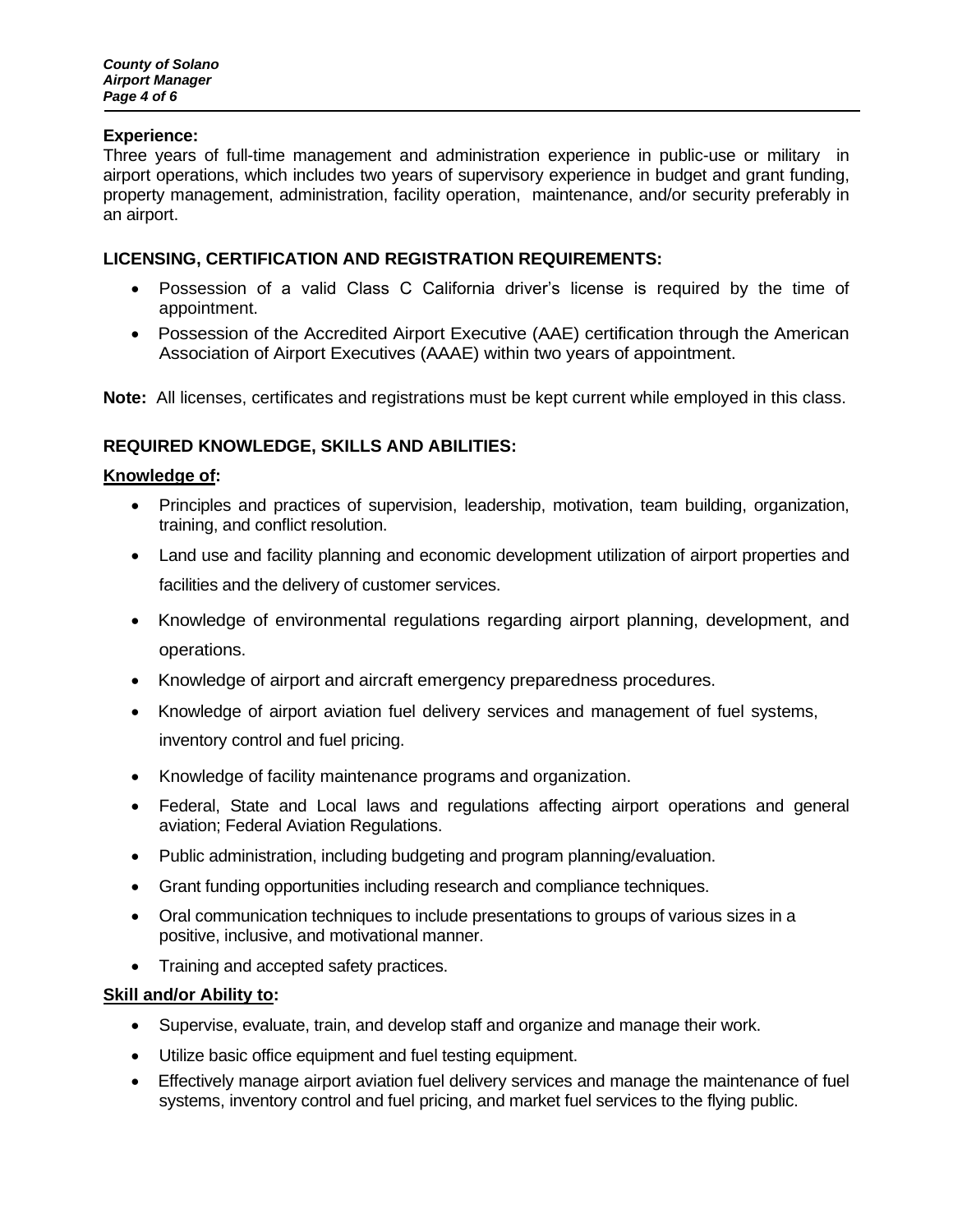- Plan and implement aeronautical and non-aeronautical airport economic development generating airport revenues and opportunity for business growth.
- Deliver excellent customer services to the local flying community, on-Airport business operators and organizations, and to inter-County divisions and departments.
- Resolve conflicts and issues and identify solutions through collaboration.
- Plan, organize and manage the airport operations.
- Establish and maintain accurate records and complete reporting requirements.
- Prepare budgets, funding proposals and narrative and statistical reports; assist in the implementation and control of an airport budget; understand and analyze expenditure reports.
- Recommend, establish, and implement airport operating rules and regulations.
- Negotiate effectively with interested groups and agencies and potential users of airport properties and facilities.
- Market and promote an effective airport program and airport economic development plan.
- Collect and analyze data to identify needs, evaluate program effectiveness, draw logical conclusions, and make appropriate recommendations.
- Develop and implement short- and long-term goals and objectives.
- Communicate clearly and concisely, both orally and in writing; compose correspondence independently. Interface and communicate with diplomacy and tact with members of the public, the local airport community and pilots, airport tenants / customers and on-airport businesses and organizations.
- Represent the office in meetings with representatives from various County and non-County organizations, with local businesses, with customers, and/or with the general public.
- Establish good relationships with the pubic and with customers and provide customer service that meets and exceeds unit goals and expectations.
- Establish, maintain, and foster positive and harmonious working relationships with those contacted in the course of work.

## **PHYSICAL REQUIREMENTS:**

- Mobility and Dexterity: Positions in this class typically require stooping, kneeling, reaching, standing, walking, fingering, grasping, feeling (i.e. sense of touch), and repetitive motion.
- Lifting, Carrying, Pushing and Pulling: Employees in this class exert up to 10 pounds of force occasionally and/or a negligible amount of force frequently or constantly to lift, carry, push, pull or otherwise move objects.
- Vision: Positions in this class require the employee to have close visual acuity, with or without correction, to prepare and analyze data and figures, transcribe, view a computer screen, read, etc. Positions in this class also requires employees to have depth perception in order to operate a motor vehicle.
- Hearing/Talking: Positions in this class require the employee to perceive the nature of sounds at normal speaking levels with or without correction and have the ability to receive